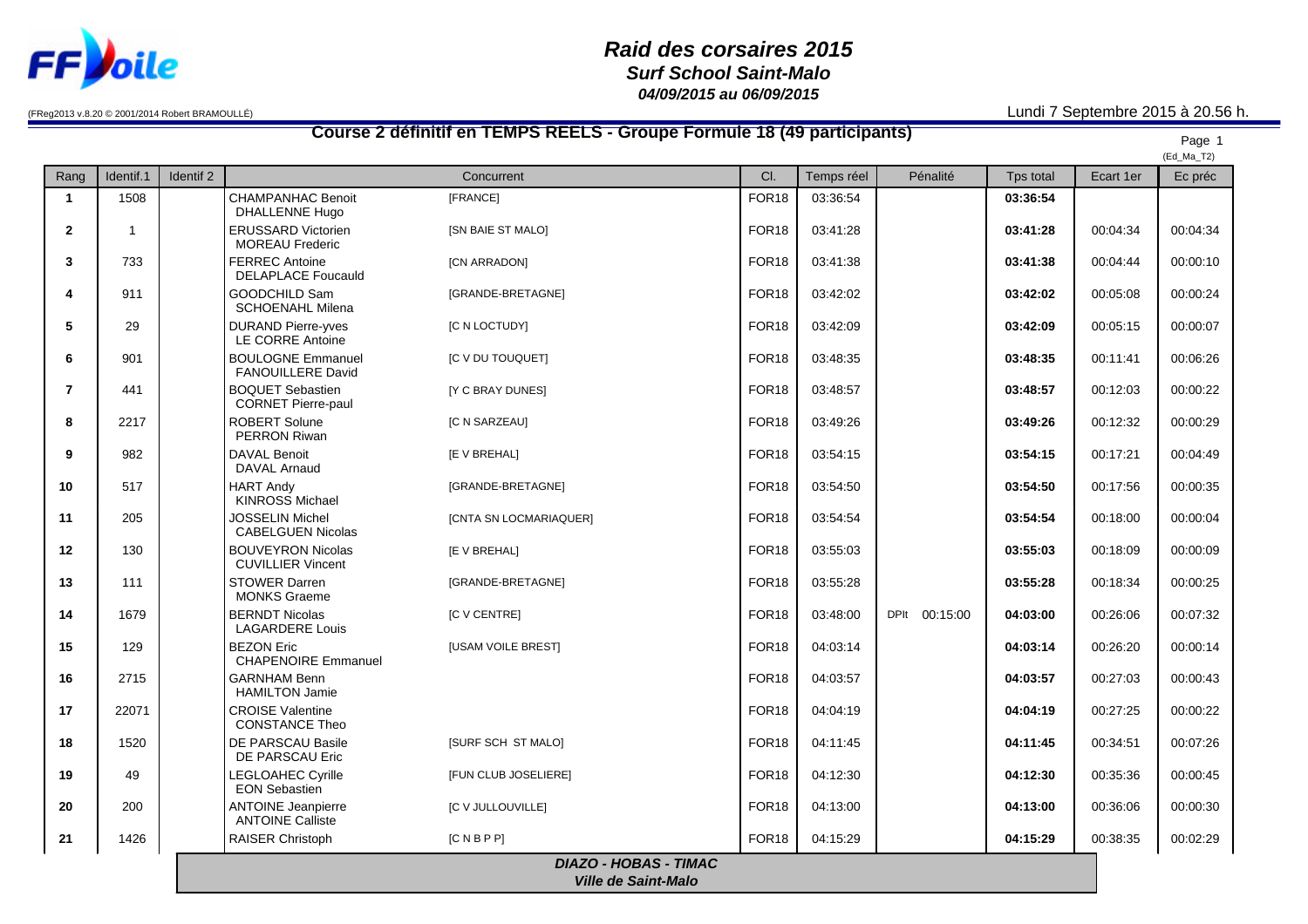## **Course 2 définitif en TEMPS REELS - Groupe Formule 18 (49 participants)** Page 2

 $(FAMA T2)$ 

| Rang | Identif.1 | Identif <sub>2</sub> |                                                          | Concurrent                | CI.               | Temps réel    | Pénalité               | Tps total | Ecart 1er | $cu$ ivid $L$<br>Ec préc |
|------|-----------|----------------------|----------------------------------------------------------|---------------------------|-------------------|---------------|------------------------|-----------|-----------|--------------------------|
|      |           |                      | <b>BOUCHER Olivier</b>                                   |                           |                   |               |                        |           |           |                          |
| 22   | 275       |                      | LAPASSET Jerome<br><b>SCHEFFEN Bernard</b>               | <b>IC V B ERQUYI</b>      | FOR <sub>18</sub> | 04:20:24      |                        | 04:20:24  | 00:43:30  | 00:04:55                 |
| 23   | 55        |                      | <b>CARRO Patrick</b><br><b>MAMZER Michel</b>             | [FRANCE]                  | FOR <sub>18</sub> | 04:21:41      |                        | 04:21:41  | 00:44:47  | 00:01:17                 |
| 24   | 88        |                      | LEMIERRE Daniel<br><b>DEPOERS Patrick</b>                | [FRANCE]                  | FOR <sub>18</sub> | 04:21:56      |                        | 04:21:56  | 00:45:02  | 00:00:15                 |
| 25   | 359       |                      | <b>MAUDET Pierre</b><br><b>HERVE Amaury</b>              | [SN BAIE ST MALO]         | FOR <sub>18</sub> | 04:23:34      |                        | 04:23:34  | 00:46:40  | 00:01:38                 |
| 26   | 1540      |                      | <b>MENUET Pascal</b><br><b>MENUET Thibaud</b>            | [FRANCE]                  | FOR <sub>18</sub> | 04:24:30      |                        | 04:24:30  | 00:47:36  | 00:00:56                 |
| 27   | 3         |                      | <b>COUDERC Philippe</b><br>LE FRIEC Stephane             | [C N VILLERS S/M]         | FOR <sub>18</sub> | 04:25:45      |                        | 04:25:45  | 00:48:51  | 00:01:15                 |
| 28   | 30        |                      | <b>DELBAERE Gael</b><br><b>LEVISSE Gautier</b>           | <b>IUSAM VOILE BRESTI</b> | FOR <sub>18</sub> | 04:27:25      |                        | 04:27:25  | 00:50:31  | 00:01:40                 |
| 29   | 921       |                      | MICHAUX Vincent<br><b>ANGST Charles</b>                  | <b>[USAM VOILE BREST]</b> | FOR <sub>18</sub> | 04:27:26      |                        | 04:27:26  | 00:50:32  | 00:00:01                 |
| 30   | 361       |                      | RAVAILLAULT Guy<br><b>MATACZYNSKI Geoffrey</b>           | [Y C ST LUNAIRE]          | FOR <sub>18</sub> | 04:28:41      |                        | 04:28:41  | 00:51:47  | 00:01:15                 |
| 31   | 565       |                      | <b>JESSO Adrien</b><br><b>LONGSTAFFE Steve</b>           | [GRANDE-BRETAGNE]         | FOR <sub>18</sub> | 04:28:50      |                        | 04:28:50  | 00:51:56  | 00:00:09                 |
| 32   | 434       |                      | <b>GUEUDET Matthieu</b><br><b>ROLLAND Edouard</b>        | [SURF SCH ST MALO]        | FOR <sub>18</sub> | 04:29:18      |                        | 04:29:18  | 00:52:24  | 00:00:28                 |
| 33   | 1071      |                      | <b>CHIMOT Marc</b><br><b>CUILLANDRE Thomas</b>           | <b>[USAM VOILE BREST]</b> | FOR <sub>18</sub> | 04:31:35      |                        | 04:31:35  | 00:54:41  | 00:02:17                 |
| 34   | 828       |                      | LOUZAOUEN Baptiste<br><b>HABASQUE Evan</b>               | [AMATH KAKIKOUKA]         | FOR <sub>18</sub> | 04:31:45      |                        | 04:31:45  | 00:54:51  | 00:00:10                 |
| 35   | 81        |                      | <b>CAHIERC Pierre</b><br><b>LAVENANT Frank</b>           | <b>[SN BAIE ST MALO]</b>  | FOR <sub>18</sub> | 04:33:32      |                        | 04:33:32  | 00:56:38  | 00:01:47                 |
| 36   | 423       |                      | LAFRANCHE Daniel<br><b>GREIVELDINGER Jacques</b>         | [C N ST CAST]             | FOR <sub>18</sub> | 04:34:15      |                        | 04:34:15  | 00:57:21  | 00:00:43                 |
| 37   | 90        |                      | <b>BEHM Francois xavier</b><br><b>BEHM Jean philippe</b> | [FRANCE]                  | FOR <sub>18</sub> | 04:35:10      |                        | 04:35:10  | 00:58:16  | 00:00:55                 |
| 38   | 216       |                      | <b>CAPRON Jean-luc</b><br><b>GIRARDIN Eric</b>           | [DUNKERQUE YC]            | FOR <sub>18</sub> | 04:38:59      |                        | 04:38:59  | 01:02:05  | 00:03:49                 |
| 39   | 675       |                      | <b>VIGER Bruno</b><br><b>BUYSSCHAERT Philippe</b>        | [FRANCE]                  | FOR <sub>18</sub> | 04:43:05      |                        | 04:43:05  | 01:06:11  | 00:04:06                 |
| 40   | 910       |                      | MATHIEU Jean luc<br><b>GAUTIER Benjamin</b>              | [CN ARRADON]              | FOR <sub>18</sub> | 03:47:59      | <b>BFD</b><br>01:00:00 | 04:47:59  | 01:11:05  | 00:04:54                 |
| 41   | 56        |                      | <b>MEIRE</b> Jean francois<br><b>BRICHE</b> Jean gerard  | <b>IDUNKERQUE YCI</b>     | FOR <sub>18</sub> | 04:55:02      |                        | 04:55:02  | 01:18:08  | 00:07:03                 |
| 42   | 218       |                      | PROCHASSON Mathis<br><b>MEYNIEL Henri</b>                | [W I N DPT FORCE]         | FOR <sub>18</sub> | 04:03:18      | <b>BFD</b><br>01:00:00 | 05:03:18  | 01:26:24  | 00:08:16                 |
| 43   | 010       |                      | <b>BERTORELLI Capucine</b><br><b>WESTERFELD Benjamin</b> | [A C D'ALSACE LORRAIN]    | FOR <sub>18</sub> | 05:05:15      |                        | 05:05:15  | 01:28:21  | 00:01:57                 |
| 44   | 823       |                      | <b>ANDRES Michel</b><br><b>ANDRES Nicolas</b>            | [Y C BRAY DUNES]          | FOR <sub>18</sub> | 99i. 99:99:99 | DNF 05:51:02           | 05:51:02  | 02:14:08  | 00:45:47                 |

*DIAZO - HOBAS - TIMAC Ville de Saint-Malo*